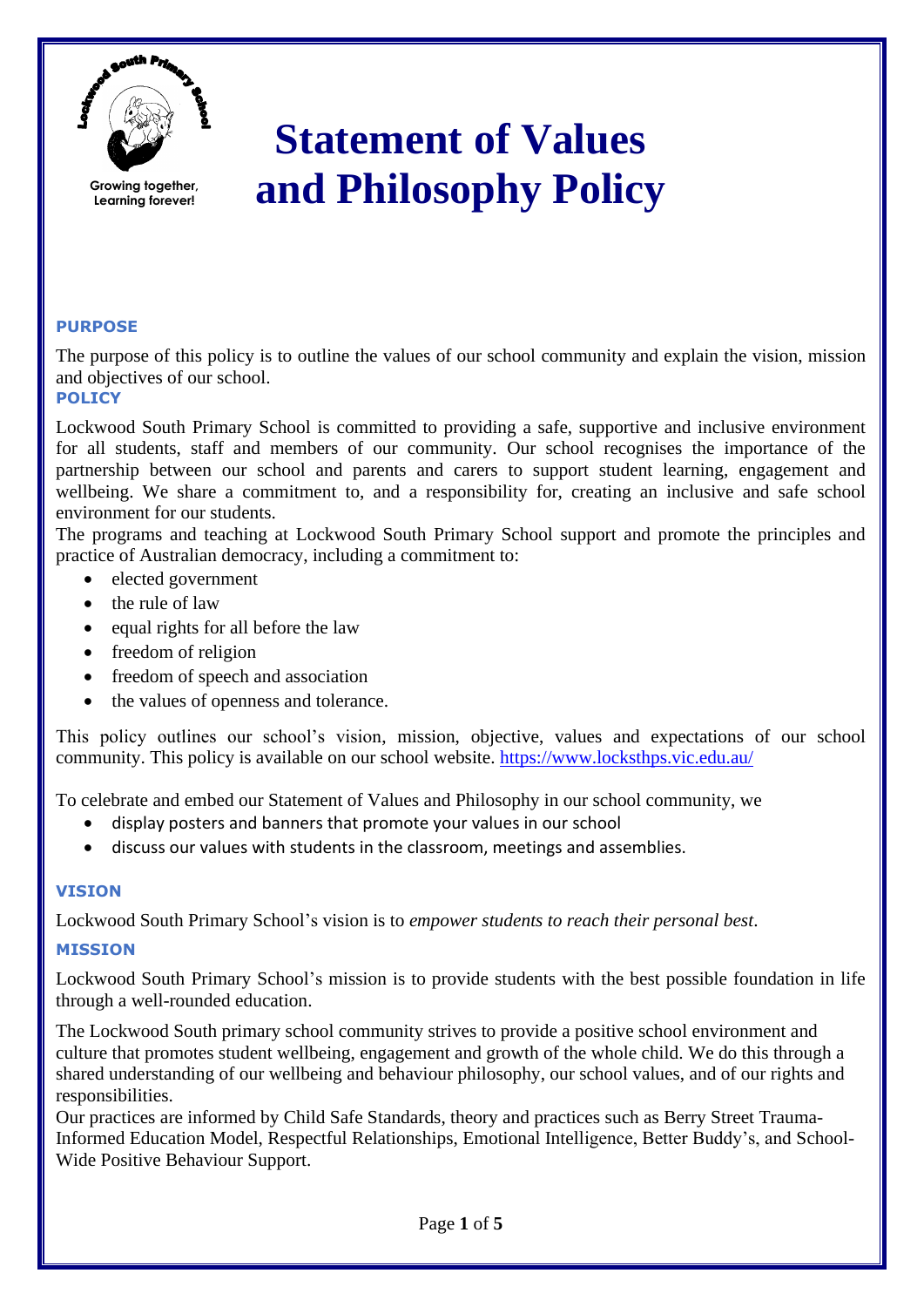We value the importance of an attitude of unconditional positive regard and using a high rate of positive responses that are process-based, specific, immediate and varied to encourage positive behaviour. We also provide a varied and engaging curriculum with opportunities for brain breaks and 'check-in' with self and our 'thinking mind'. We offer a number of programs and activities to enrich student learning and wellbeing. 1

# **OBJECTIVE**

Our school's objectives are considered as part of the 4 yearly strategic planning processes and reflected in the goals listed in our current School Strategic Plan (SSP). We also develop an Annual Implementation Plan to operationalise the goals and key improvement strategies contained in our SSP.

#### **VALUES**

At Lockwood SOUTH our school values underpin all that we do. Each term we focus on one value and each fortnight look at what this means for our learning community.

## **COMMUNITY:**

At Lockwood SOUTH we... help everyone to learn in our Learning Space, respect our environment, look after and encourage others, celebrate our achievements and understand and demonstrate our School Pledge.

#### **PERSONAL BEST:**

At Lockwood SOUTH we... follow teacher's instructions the first time, come to class ready to learn, perservre to compete work, no opt out and take responsibility for our own work.

#### **CARING:**

At Lockwood SOUTH we...look after and return equipment, call each other by our names, keep our hands and our feet to ourselves-personal space, only throw balls and only have put ups no put downs.

#### **MUTUAL RESPECT:**

At Lockwood SOUTH we...listen when someone is speaking with no interrupting, show respect by speaking kindly to one another, accept that everyone is different, asking permission before touching someone else's belongings and play fairly by the rules.

## **BEHAVIOURAL EXPECTATIONS**

Lockwood South Primary School acknowledges that the behaviour of staff, parents, carers and students has an impact on our school community and culture.

Lockwood South Primary School acknowledges that the behaviour of staff, parents, carers and students has an impact on our school community and culture. We acknowledge a shared responsibility to create a positive learning environment for the children and young people at our school.

As principals and school leaders, we will:

- model positive behaviour and effective leadership
- communicate politely and respectfully with all members of the school community
- work collaboratively to create a school environment where respectful and safe behaviour is expected of everyone
- ensure all parents/carers are aware of the expectations outlined in the Department's [Respectful](https://www.education.vic.gov.au/Pages/Respectful-Behaviours-within-the-School-Community-Policy.aspx)  [Behaviours within the School Community Policy](https://www.education.vic.gov.au/Pages/Respectful-Behaviours-within-the-School-Community-Policy.aspx)
- behave in a manner consistent with the standards of our profession and meet core responsibilities to provide safe and inclusive environments

<sup>1</sup> List of Wellbeing Programs Appendices i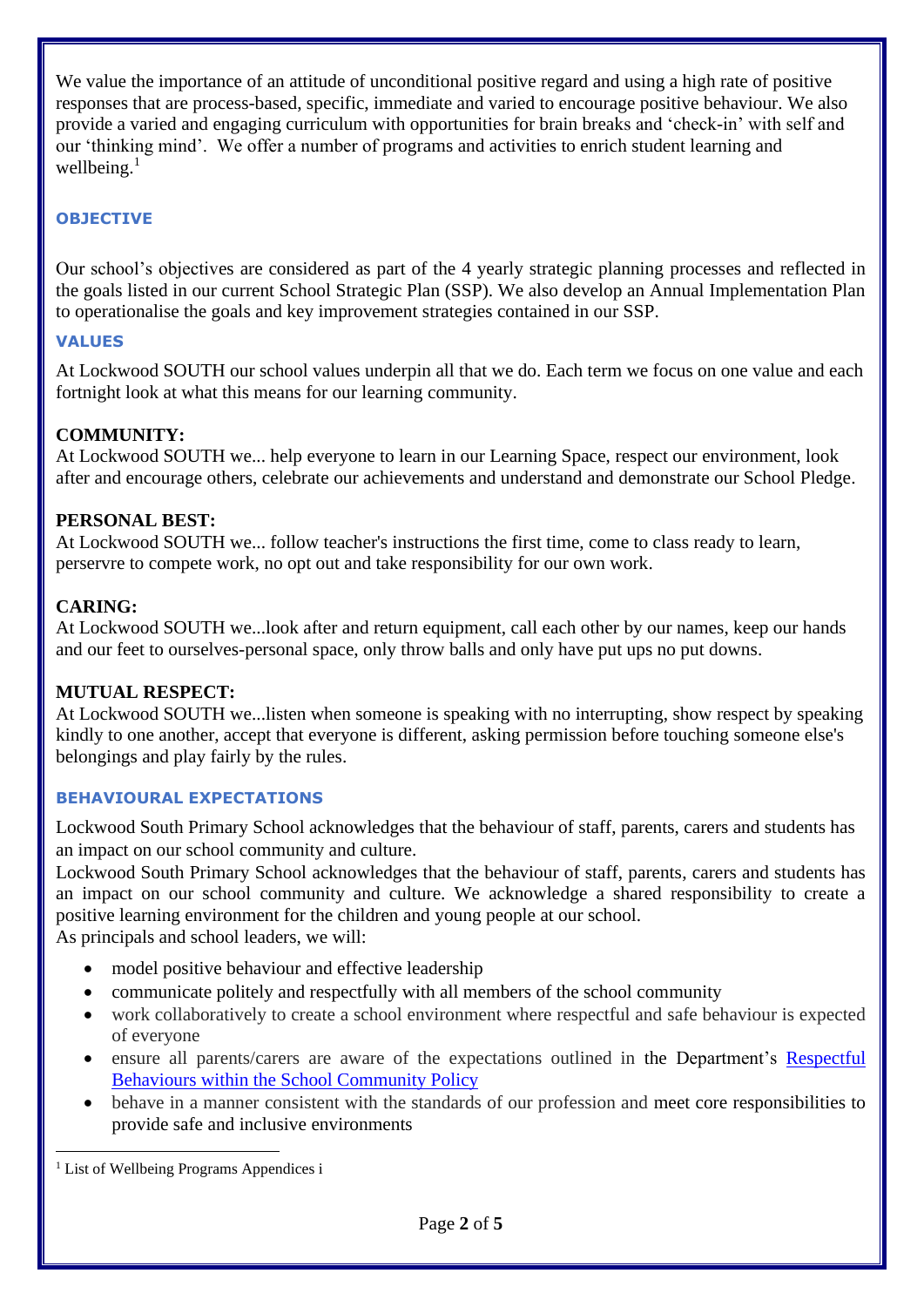- plan, implement and review our work to ensure the care, safety, security and general wellbeing of all students at school
- identify and support students who are or may be at risk
- do our best to ensure every child achieves their personal and learning potential
- work with parents to understand their child's needs and, where necessary, adapt the learning environment accordingly
- respond appropriately when safe and inclusive behaviour is not demonstrated and implement appropriate interventions and sanctions when required
- inform parents of the school's communication and complaints procedures
- ask any person who is acting in an offensive, intimidating or otherwise inappropriate way to leave the school grounds.

As teachers and non-teaching school staff, we will:

- model positive behaviour to students consistent with the standards of our profession
- communicate politely and respectfully with all members of the school community
- proactively engage with parents about student outcomes
- work with parents to understand the needs of each student and, where necessary, adapt the learning environment accordingly
- work collaboratively with parents to improve learning and wellbeing outcomes for students with additional needs
- communicate with the principal and school leaders in the event we anticipate or face any tension or challenging behaviours from parents
- treat all members of the school community with respect.

As parents and carers, we will:

- model positive behaviour to our child
- communicate politely and respectfully with all members of the school community, in line with the Department's [Respectful Behaviours within the School Community Policy.](https://www.education.vic.gov.au/Pages/Respectful-Behaviours-within-the-School-Community-Policy.aspx)
- ensure our child attends school on time, every day the school is open for instruction
- take an interest in our child's school and learning
- work with the school to achieve the best outcomes for our child
- communicate constructively with the school and use expected processes and protocols when raising concerns
- support school staff to maintain a safe learning environment for all students
- follow the school's processes for communication with staff and making complaints
- treat all school leaders, staff, students, and other members of the school community with respect.

As students, we will:

- model positive behaviour to other students
- communicate politely and respectfully with all members of the school community
- comply with and model school values
- behave in a safe and responsible manner
- respect ourselves, other members of the school community and the school environment
- actively participate in school
- not disrupt the learning of others and make the most of our educational opportunities.

As community members, we will:

- model positive behaviour to the school community
- treat other members of the school community with respect
- support school staff to maintain a safe and inclusive learning environment for all students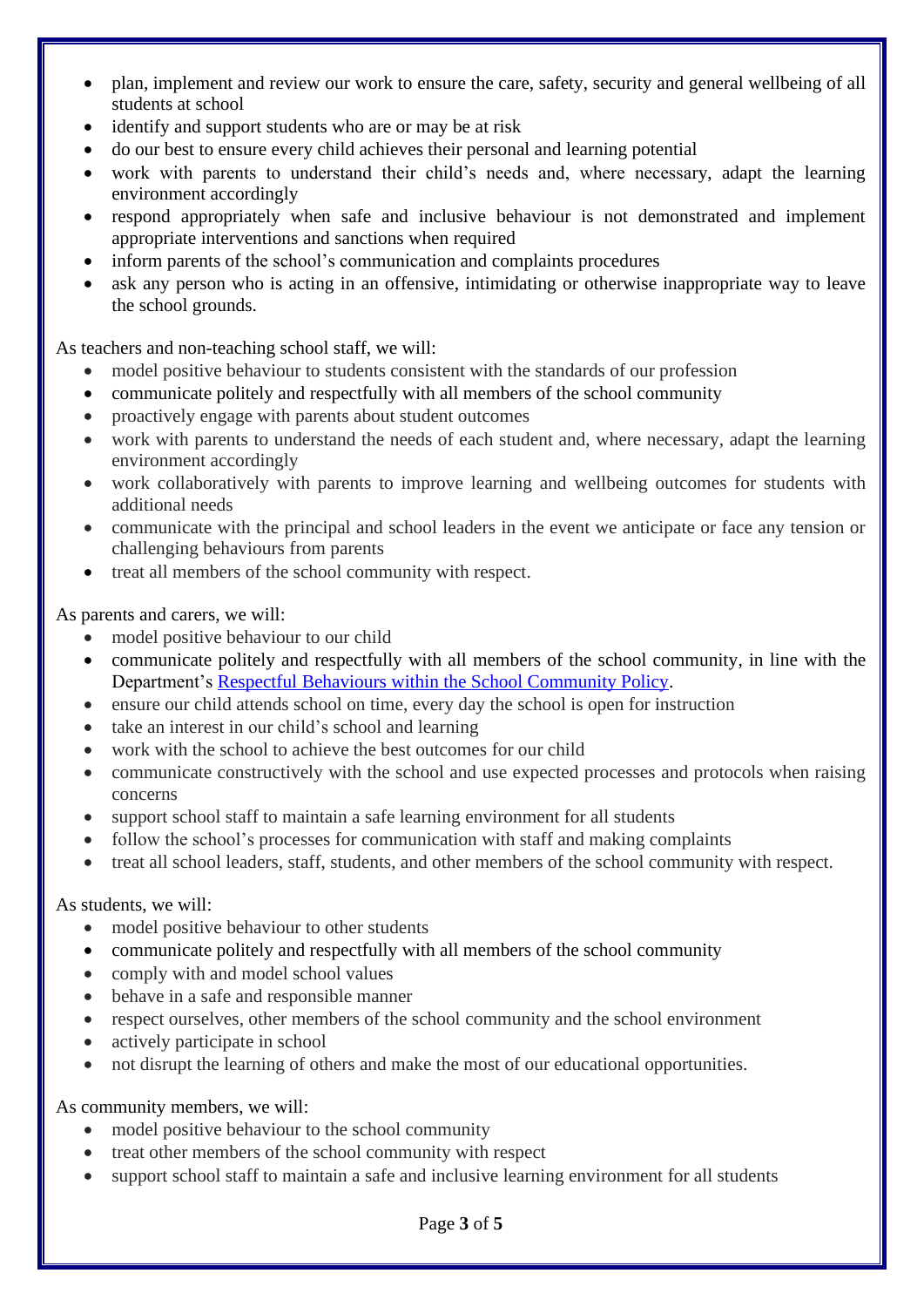utilise the school's processes for communication with staff and submitting complaints.

#### **UNREASONABLE BEHAVIOURS**

Schools are not public places, and the Principal has the right to permit or deny entry to school grounds (for more information, see our *Visitors Policy*).

Unreasonable behaviour that is demonstrated by school staff, parents, carers, students or members of our school community will not be tolerated at school, or during school activities.

Unreasonable behaviour includes:

- being violent or threatening violence of any kind, including physically intimidating behaviour such as aggressive hand gestures or invading another person's personal space
- speaking or behaving in a rude, aggressive or threatening way, either in person, via email, social media, or over the telephone
- sending demanding, rude, confronting or threatening letters, emails or text messages
- discriminatory or derogatory comments
- the use of social media or public forums to make inappropriate or threatening remarks about the school, staff or students.

Harassment, bullying, violence, aggression, threatening behaviour and unlawful discrimination are unacceptable and will not be tolerated at our school.

Unreasonable behaviour and/or failure to uphold the principles of this *Statement of Values and School Philosophy* may lead to further investigation and the implementation of appropriate consequences by the Principal.

At the Principal's discretion, unreasonable behaviour may be managed by:

- requesting that the parties attend a mediation or counselling sessions
- implementing specific communication protocols
- written warnings
- conditions of entry to school grounds or school activities
- exclusion from school grounds or attendance at school activities
- reports to Victoria Police
- legal action.

Inappropriate student behaviour will be managed in according with our school's *Student Wellbeing and Engagement Policy* and *Bullying Prevention Policy.*

Our *Statement of Values and School Philosophy* ensures that everyone in our school community will be treated with fairness and respect. In turn, we will strive to create a school that is inclusive and safe, where everyone is empowered to participate and learn.

# **COMMUNICATION**

This policy will be communicated to our school community in the following ways;

- Available publicly on our school's website
- Included in staff induction processes
- Made available in hard copy from administration upon request